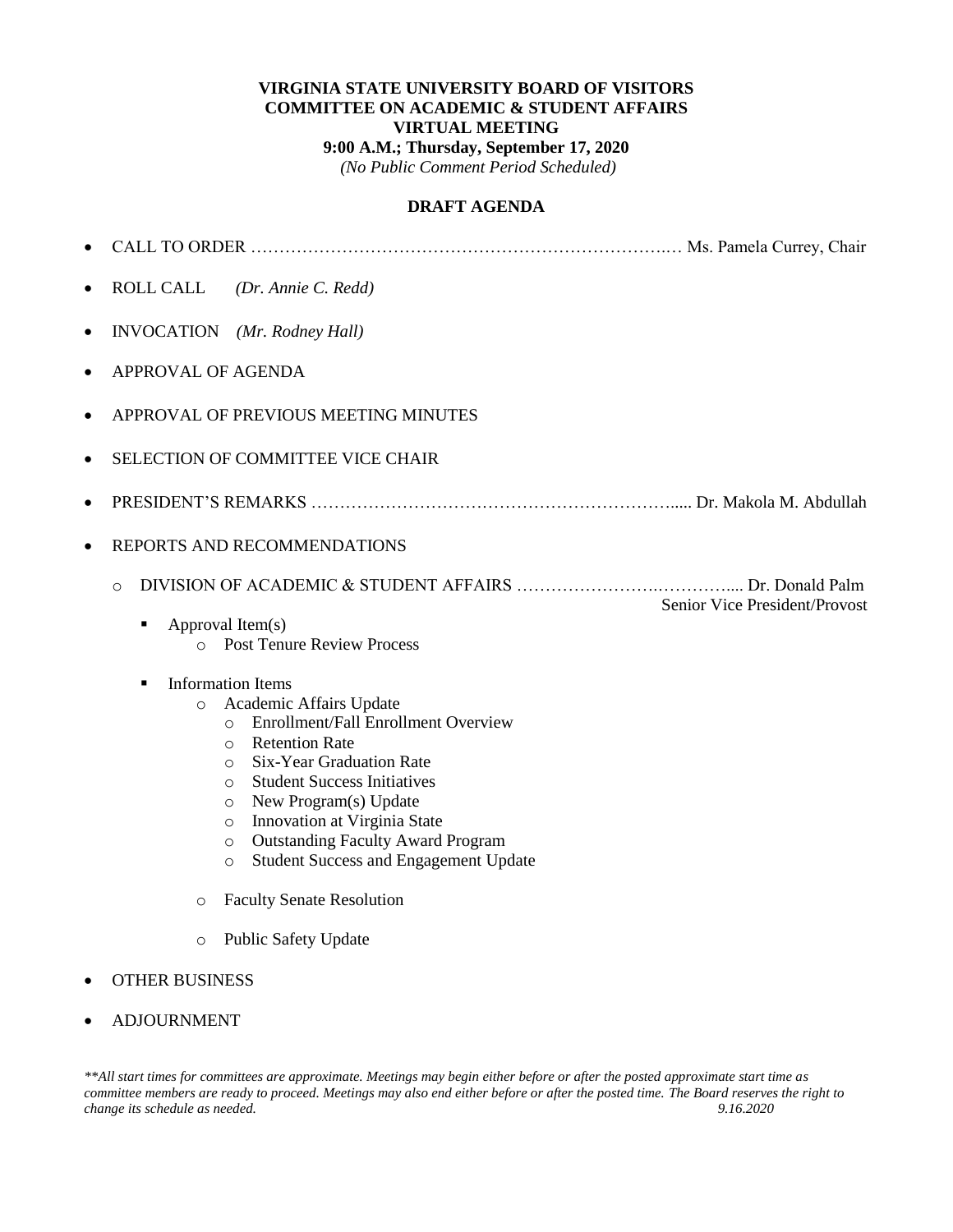### **VIRGINIA STATE UNIVERSITY BOARD OF VISITORS ELECTRONIC ACADEMIC & STUDENT AFFAIRS COMMITTEE MEETING MINUTES 9:00 AM; Thursday, September 17, 2020**

### **CALL TO ORDER**

Ms. Pamela Currey, Chair, called the Electronic Academic and Student Affairs Committee meeting to order at approximately 9:10 a.m.

#### **ROLL CALL**

A quorum was present.

*Committee Members Present:* Ms. Pamela Currey, Chair Dr. Christine Darden Mr. Charlie Hill Mr. William Murray Mr. Xavier Richardson Mr. Wayne Turnage *(absent)* Mr. Gregory Whirley Mr. Huron Winstead, Rector Dr. Zoe Spencer, Faculty Representative to the Board Mr. Kameron Gray, Student Representative to the Board

*Other Board Members Present:* Mr. Glenn Sessoms

#### *Administration Present:*

Dr. Makola M. Abdullah, President Dr. Donald Palm, Provost/Sr. Vice President for Academic and Student Affairs Mr. Hubert Harris, Chief of Staff Mr. Rodney Hall, Associate Vice President, Enrollment Management Mrs. Regina Barnett-Tyler, Interim Associate Vice President, Student Success and Engagement Dr. Tia Minnis, Associate Vice Provost/Ex. Dir., Office of Institutional Planning and Effectiveness. Mr. Kevin Davenport, Vice President for Finance Dr. Annie C. Redd, Special Assistant to the President and Board Liaison

*Legal Counsel Present:* Ms. Deb Love, Office of the State Attorney General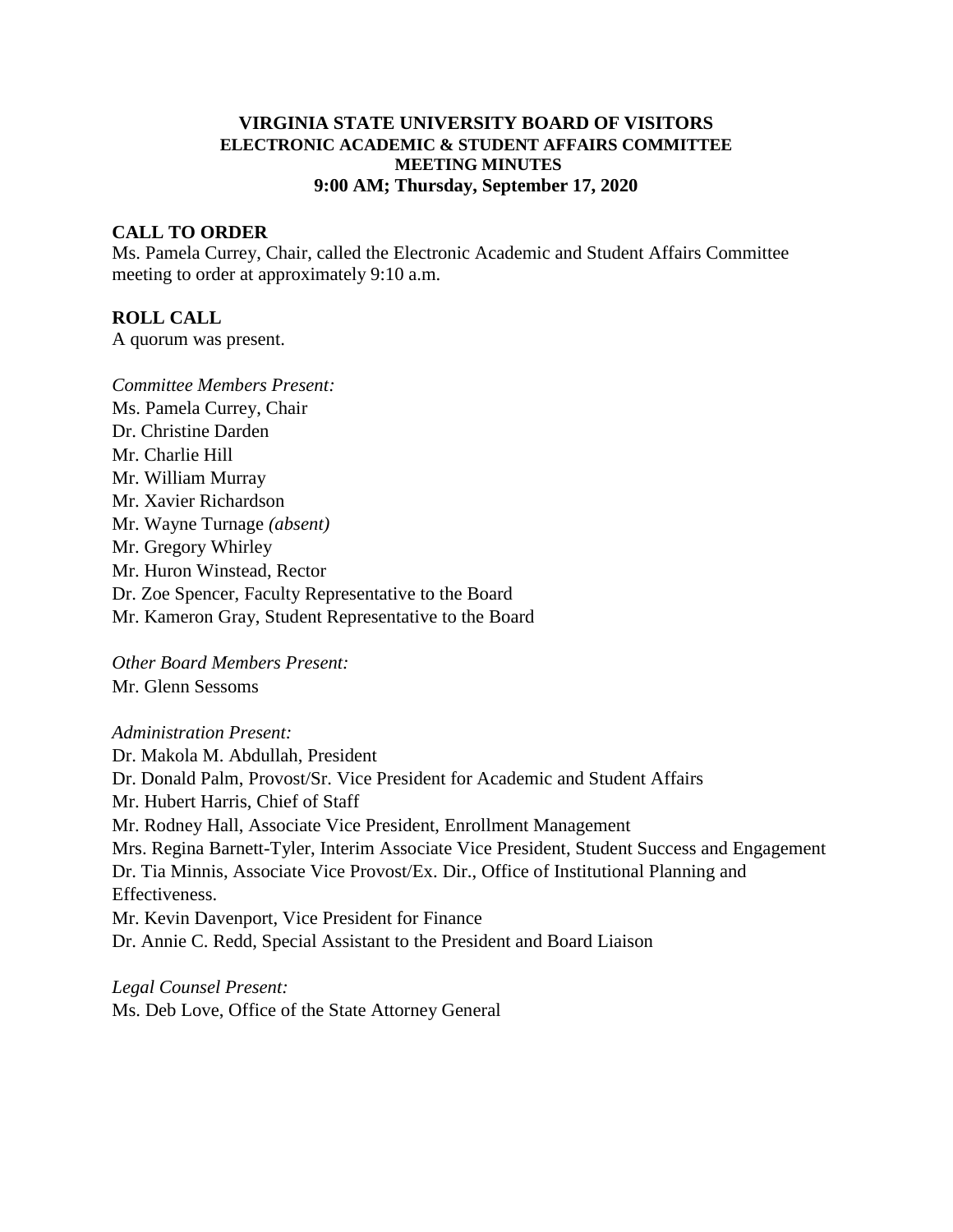Academic & Student Affairs Committee Meeting Minutes September 17, 2020 Page | 2

### *Other Attendees:*

Ms. Cynthia D. Baker, Student Success and Engagement Dr. Cynthia Ellison, University Counseling Center Ms. Christy Johnson-Oliver, Student Health Services Ms. Danika Clemmons, Student Health Services Dr. Maxine Sample, Professor and Director International Education Ms. Yourdonus James, Conference Services

## **APPROVAL OF AGENDA**

Ms. Currey advised the committee of one change to the agenda. The presentation planned today regarding the HBCU History – HIST-349, History of Black Colleges and Universities would be tabled until the full board meeting on September 18, 2020. The committee approved the agenda by roll call vote.

## **APPROVAL OF PREVIOUS MEETING MINUTES**

The committee approved the minutes from the February 6, 2020 meeting by roll call vote.

## **SELECTION OF COMMITTEE VICE CHAIR**

Ms. Currey nominated Dr. Christine Darden for the position of vice chair. Mr. Charlie Hill made the motion to recommend approval of Dr. Darden to the full Board. Mr. William Murray seconded the motion. The committee approved the motion by roll call vote.

### **PRESIDENT'S REMARKS**

President Abdullah discussed the University's decision to not invite students back to VSU, which was primarily for health and safety. While it was a challenging decision with great impact financially it was the best decision to make. The projected enrollment for fall 2020 is 3800 to 3900 with the current enrollment sitting near 3700. The President stated the decision to not invite students back also hinged on the prevention of having to reverse course as other Universities are having to do after the students were back on their campuses.

President Abdullah informed the Board that he has implemented a Process Improvement Committee to be led by Dr. Tia Minnis. The primary focus will be systems and people challenges. In addition, the President stated that the University will revisit the VSU strategic plan –Pre COVID vs Post COVID. President Abdullah noted that the year 2025 was the original target date for the University courses being online courses, however, VSU is currently at 100% now for online courses with most faculty certified to teach online. He anticipates planning for a committee to be created with Faculty, Staff and Alumni for further discussion.

# **REPORTS AND RECOMMENDATIONS**

Dr. Palm, Provost/Sr. VP for Academic and Student Affairs, then addressed the Board regarding enrollment and the fall enrollment overview. Currently, there are 1071 validated students for fall 2020 vs 803 that were validated for fall 2019. Transfers consist of 231 validated for fall 2020 vs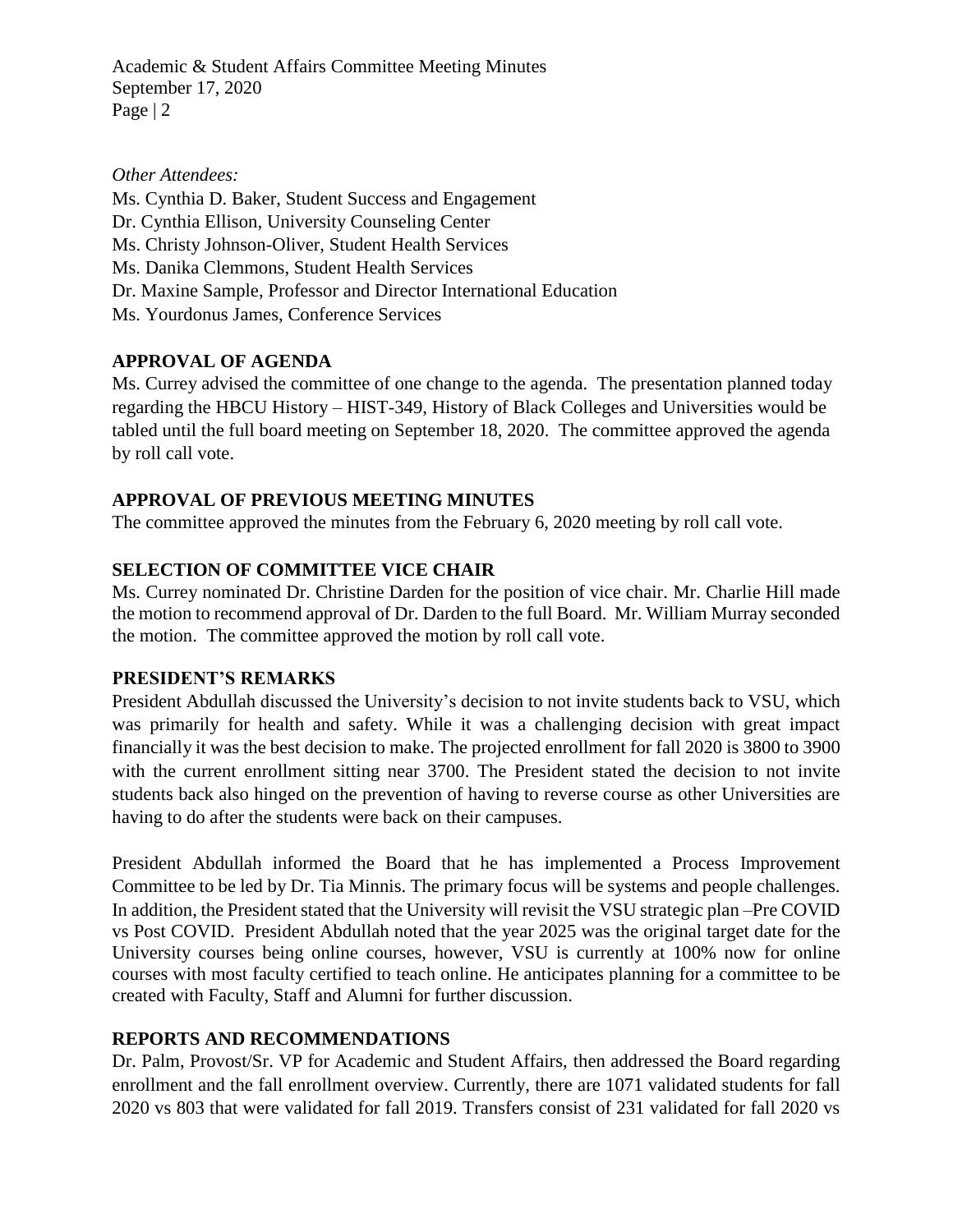128 validated for fall 2019. The enrollment overview for fall 2020 was noted as 4,406 being registered, 3,667 validated with FTIC registered as 1,063 and FTIC validated as 803. Dr. Palm advised that with the primary reason being COVID-19 for the decrease in enrollment, there are also various other reasons as to why students are not validated to include financial reasons.

Discussion followed regarding a letter sent to the Board from alumni regarding the concern of a downward spiral with VSU enrollment. President Abdullah advised the Board that a response to the alumni had already been sent advising that maybe a town hall meeting was not the best avenue to address the concerns and that maybe they would prefer a more intimate conversation with the President, the Provost, and perhaps the Rector. Further discussion followed about enrollment, decision to offer only online classes, the impact on graduation rates and on state funding allocations. Dr. Palm advised that the decision to go remote had the most impact on enrollment, but also funding due to high Pell recipient students in black communities. VSU is monitoring student's persistence but noted that not all downward spirals are about grades but rather engagement. Advised that VSU 5-year graduation rate is 42% with the 6-year graduation rate being 46%. The 2014 cohort numbers must be utilized in order to obtain 6-year graduation rate.

Dr. Palm advised the board that VSU held a  $39^{\%}$  graduation rate and  $11^{\text{th}}$  place out of 40 HBCU colleges from the posted 2012 six-year graduation rates. The average graduation rate is 32%. Dr. Palm also advised that the five-year retention rate is 32%. VSU stood in 2018 with the average of 65% to 69% and was COVID impacted. The posted 2018 retention rate out of 40 public HBCUs, VSU stands in 13th at 65%. Dr. Palm addressed retention stating that academic performance is not a reflection on retention, as previously advised it really has more to do with engagement, academic support, and finances. VSU continues to seek out additional funding for students who cannot afford to return.

Dr. Palm updated the Board on VSU innovations that include network upgrades, IT and physical security upgrades, communication and collaboration (Zoom, WebEx, Jabber, and Office 365), Dr. Palm noted that the Office of Distance Education had 204 professors who are successfully certified for online teaching. He indicated that the University had a collaborative effort with faculty, faculty and student ambassadors, Trojan Student Online Assistance aka TrojanSOS consisting of various VSU employees with expertise knowledge, skill set, as well an empathic understanding to work toward resolving needs and frustrations during this virtual environment. Dr. Palm highlighted the innovative efforts in the College of Graduate Studies and the Honors Program to include the TMCF Fleischer HBCU Scholars in which VSU was the only HBCU to host virtual summer entrepreneurial summer camp during the pandemic. The TMCF Fleischer HBCU Scholars program is a recognized national program.

Dr. Palm highlighted some of the efforts within the department of Career Services to include launching of the app "Handshake" and conducting of a Virtual Career Expo on September 17, 2020. Dr. Palm highlighted the efforts within the ACE (Academic Center for Excellence) to include online group advisement sessions and Qualtrics automation. The Enrollment department initiated virtual tours, online orientation, and online validation. The Registrar's office was noted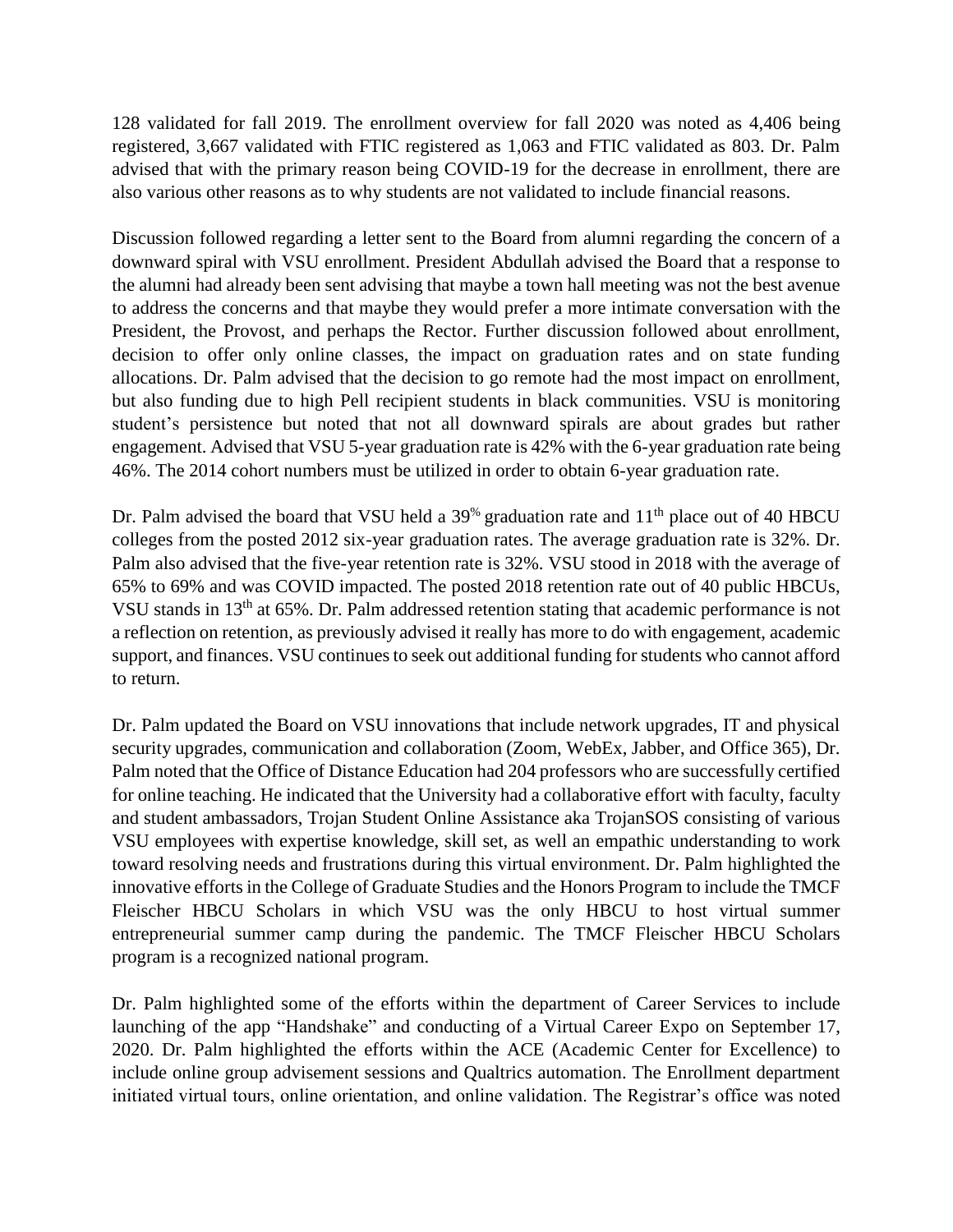Academic & Student Affairs Committee Meeting Minutes September 17, 2020 Page | 4

for the implementation of electronic fillable forms, the availability of electronic transcripts, and virtual commencement. Ms. Nedra Jones was acknowledged as the Interim Registrar. Dr. Palm commended the work of the former registrar, Ms. Debera Bonner, who recently retired. Several noted highlights from the University Library were also mentioned such as contact free check out and pick up of books, EBooks, and the newly named Interim Dean, University Libraries as Ms. Tessa Perry for the now retired Dr. Essie Weatherington.

Dr. Palm also highlighted the efforts of Student Health Services to include enhanced social media presence and the Medicat Electronic Health Record Systems. Dr. Palm recognized the new director for Student Health Services as Ms. Danika Clemmons with special thanks given to Nurse Christy Johnson-Oliver for her continued efforts and support during this pandemic. Finally, Dr. Palm highlighted the University Counseling Center and Dr. Cynthia Ellison with the implementation of Zoom counseling services and mobile check-ins. Dr. Palm then gave the floor to Ms. Regina Barnett-Tyler, Interim Associate Vice President for Student Success and Engagement (SSE).

Ms. Barnett-Tyler highlighted Student Activities such as virtual SGA and Royal Court elections; The Mr. and Miss VSU Pageant; a virtual "So you think you can dance/sing"; virtual Parent and Student Town Hall meetings. SSE implemented alerts and parent emails advising that an important email has been sent from VSU to their students and encouraged the parent to follow up with his/her student and implemented a student housing electronic application process. The Student Activities Department, in collaboration with other departments, held a virtual Student Leadership Retreat "Shoot your shot". Other 2020 SSE programs and innovations included ACE holding a virtual Welcome Week and workshops with new students, Student Leaders with Freshmen mentoring-Big Brother/Big Sister Program, and virtual meetings of the President's Advisory Board for LGBTQIA Diversity/Inclusion. Ms. Barnett-Tyler announced that TRIO recently received funding for the TRIO Student Support Services Program. This program was previously at VSU but was unfortunately defunded over 10 years ago and has now returned.

Dr. Palm wrapped up his presentation by giving updates on new degree programs and new faculty recognition initiatives. Degree programs for approval in May by SCHEV with hopeful implementation at VSU in fall 2021 include MBA in Business Administration and Management, MS Data Analytics Engineering, and Ed.S. Education Specialist. Dr. Palm advised the board on the implementation of the Rising Star Award for Tenure Track Faculty which will honor (4) honorees, and the Star Award for Tenured Faculty also honoring (4) honorees. Each recipient will be recognized and honored with plaques and monetary gifts in the following categories:

- **Excellence in Teaching**
- Outstanding Research
- **Outstanding Community Service**
- Stellar Award in Teaching/Researching

Dr. Palm presented one action item for approval--Post Tenure Review Process which is required by the Appropriation Act of the 1996 General Assembly for the Commonwealth of Virginia. This